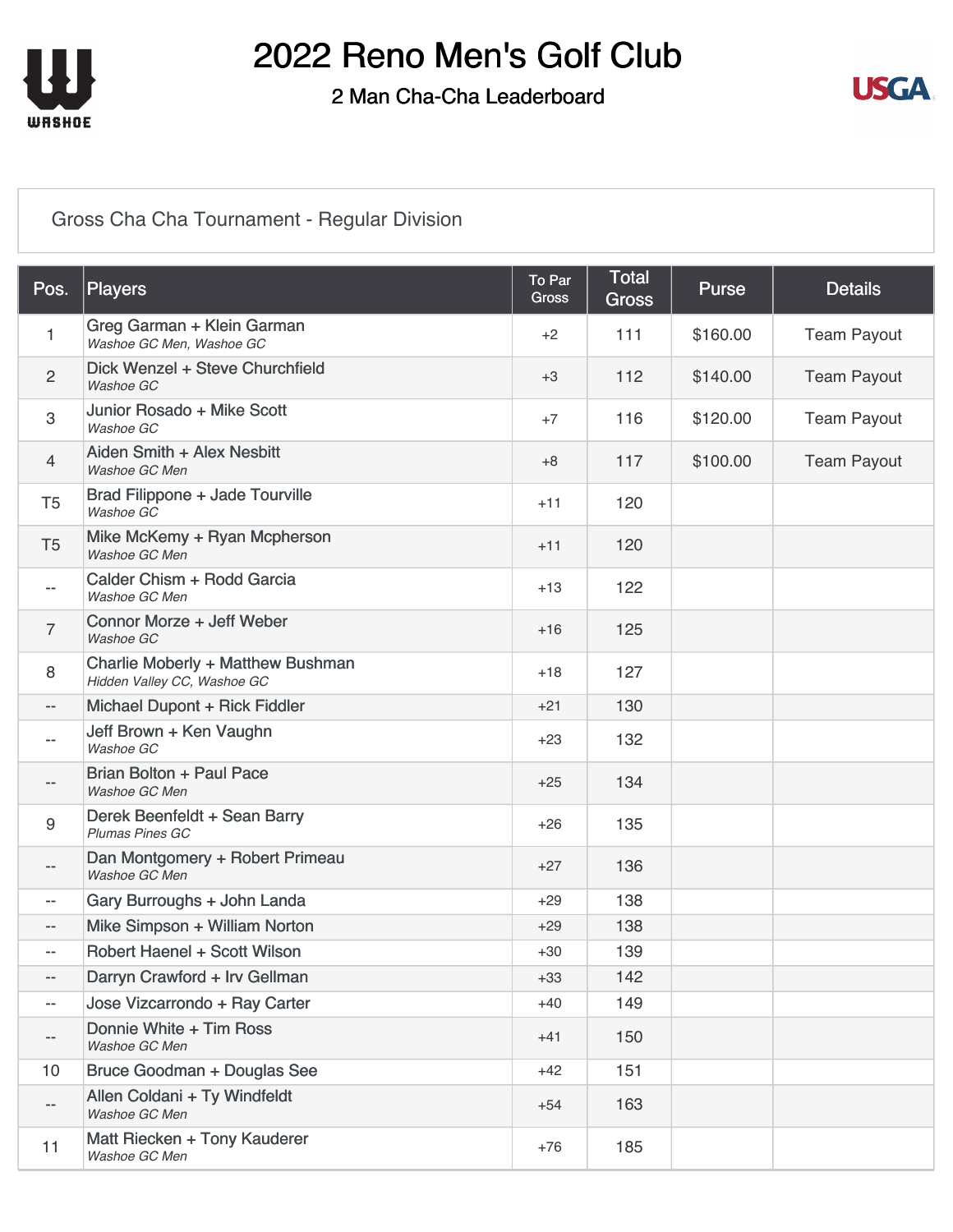

2 Man Cha-Cha Leaderboard



Total Purse Allocated: \$520.00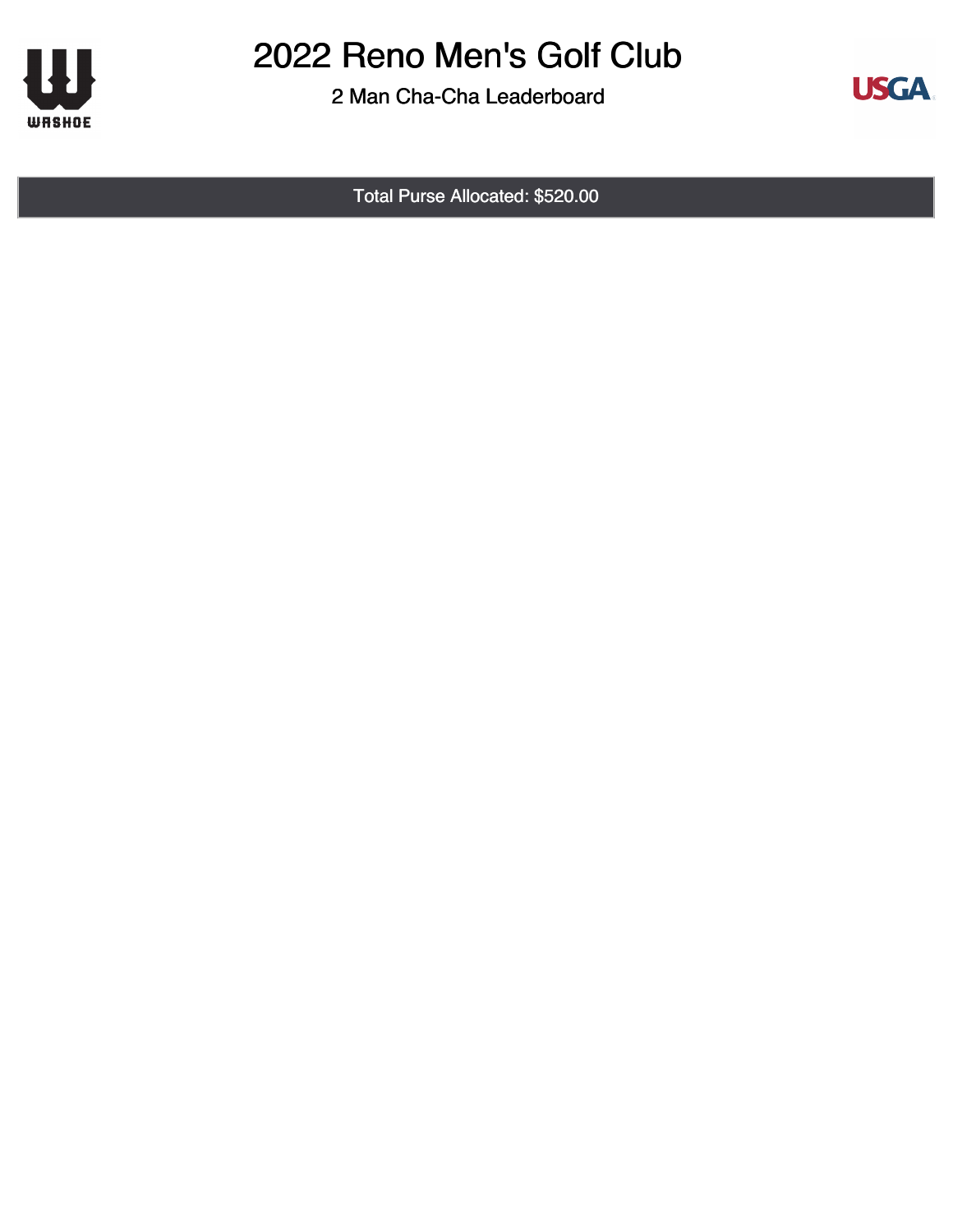

#### 2 Man Cha-Cha Leaderboard



#### [Net Cha Cha Tournament - Regular Division](https://cdn2.golfgenius.com/v2tournaments/8393531071735553203?called_from=&round_index=2)

| Pos.                     | Players                                                          | To Par<br><b>Net</b> | <b>Total</b><br><b>Net</b> | <b>Purse</b> | <b>Details</b>     |
|--------------------------|------------------------------------------------------------------|----------------------|----------------------------|--------------|--------------------|
| 1                        | Michael Dupont + Rick Fiddler                                    | $-1$                 | 108                        | \$160.00     | <b>Team Payout</b> |
| $\overline{2}$           | Dan Montgomery + Robert Primeau<br>Washoe GC Men                 | Е                    | 109                        | \$140.00     | <b>Team Payout</b> |
| $- -$                    | Greg Garman + Klein Garman<br>Washoe GC Men, Washoe GC           | Ε                    | 109                        |              |                    |
| 3                        | Jeff Brown + Ken Vaughn<br>Washoe GC                             | $+1$                 | 110                        | \$120.00     | <b>Team Payout</b> |
| $\overline{4}$           | Brian Bolton + Paul Pace<br>Washoe GC Men                        | $+2$                 | 111                        | \$100.00     | <b>Team Payout</b> |
| T <sub>5</sub>           | Calder Chism + Rodd Garcia<br>Washoe GC Men                      | $+3$                 | 112                        | \$80.00      | <b>Team Payout</b> |
| T <sub>5</sub>           | Mike Simpson + William Norton                                    | $+3$                 | 112                        | \$80.00      | <b>Team Payout</b> |
| $- -$                    | Dick Wenzel + Steve Churchfield<br>Washoe GC                     | $+3$                 | 112                        |              |                    |
| $- -$                    | Aiden Smith + Alex Nesbitt<br>Washoe GC Men                      | $+4$                 | 113                        |              |                    |
| $\overline{7}$           | Robert Haenel + Scott Wilson                                     | $+5$                 | 114                        |              |                    |
| $\overline{\phantom{a}}$ | Mike McKemy + Ryan Mcpherson<br>Washoe GC Men                    | $+5$                 | 114                        |              |                    |
| --                       | Junior Rosado + Mike Scott<br>Washoe GC                          | $+6$                 | 115                        |              |                    |
| T <sub>8</sub>           | Gary Burroughs + John Landa                                      | $+7$                 | 116                        |              |                    |
| T <sub>8</sub>           | Jose Vizcarrondo + Ray Carter                                    | $+7$                 | 116                        |              |                    |
| T <sub>8</sub>           | Darryn Crawford + Irv Gellman                                    | $+7$                 | 116                        |              |                    |
| $- -$                    | Brad Filippone + Jade Tourville<br>Washoe GC                     | $+8$                 | 117                        |              |                    |
| $-\,-$                   | Connor Morze + Jeff Weber<br>Washoe GC                           | $+8$                 | 117                        |              |                    |
| $-$                      | Derek Beenfeldt + Sean Barry<br><b>Plumas Pines GC</b>           | $+9$                 | 118                        |              |                    |
| 11                       | Donnie White + Tim Ross<br>Washoe GC Men                         | $+10$                | 119                        |              |                    |
| $- -$                    | Charlie Moberly + Matthew Bushman<br>Hidden Valley CC, Washoe GC | $+10$                | 119                        |              |                    |
| $\overline{\phantom{a}}$ | Bruce Goodman + Douglas See                                      | $+15$                | 124                        |              |                    |
| 12                       | Allen Coldani + Ty Windfeldt<br>Washoe GC Men                    | $+16$                | 125                        |              |                    |
| $- -$                    | Matt Riecken + Tony Kauderer<br>Washoe GC Men                    | $+31$                | 140                        |              |                    |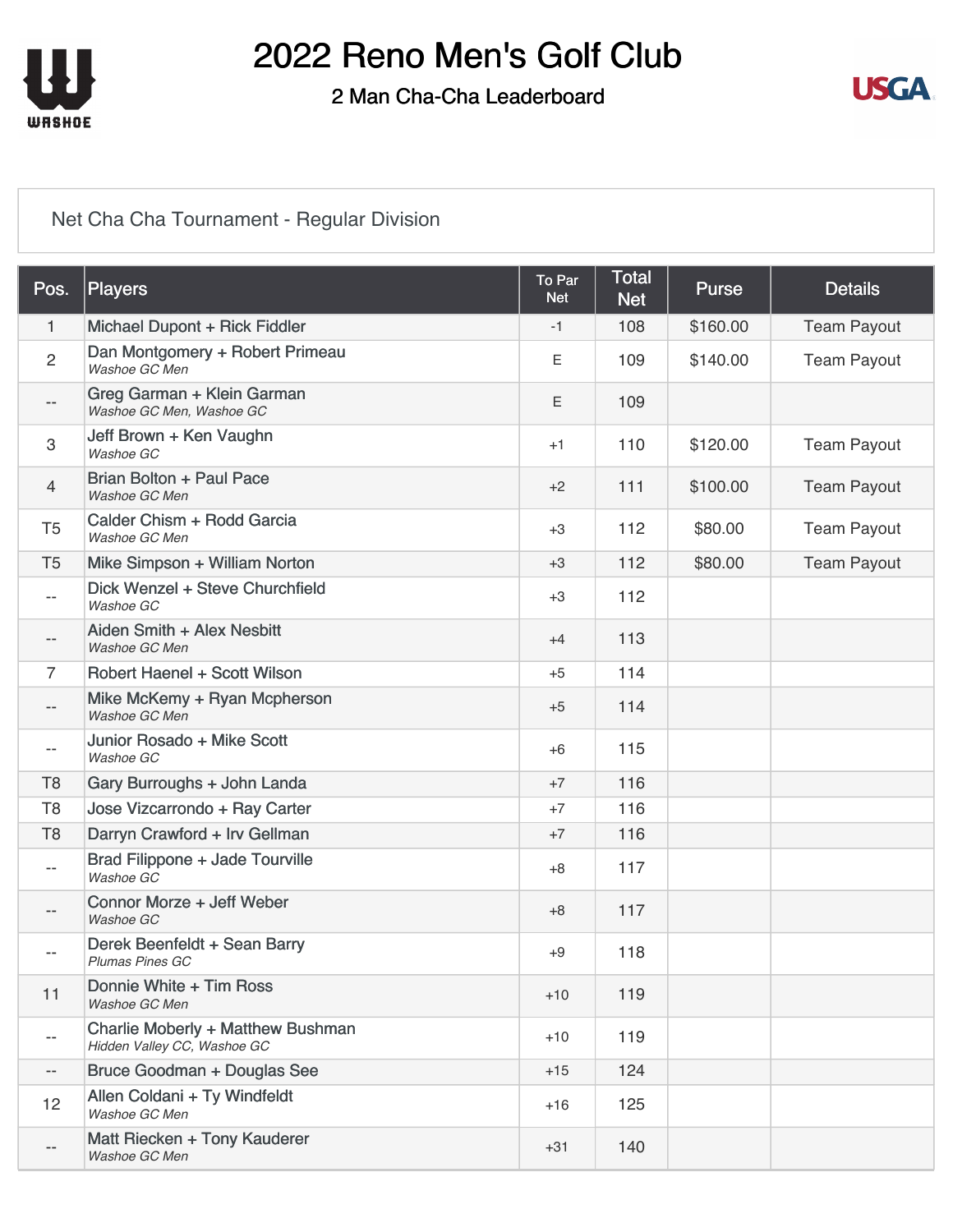

2 Man Cha-Cha Leaderboard



Total Purse Allocated: \$680.00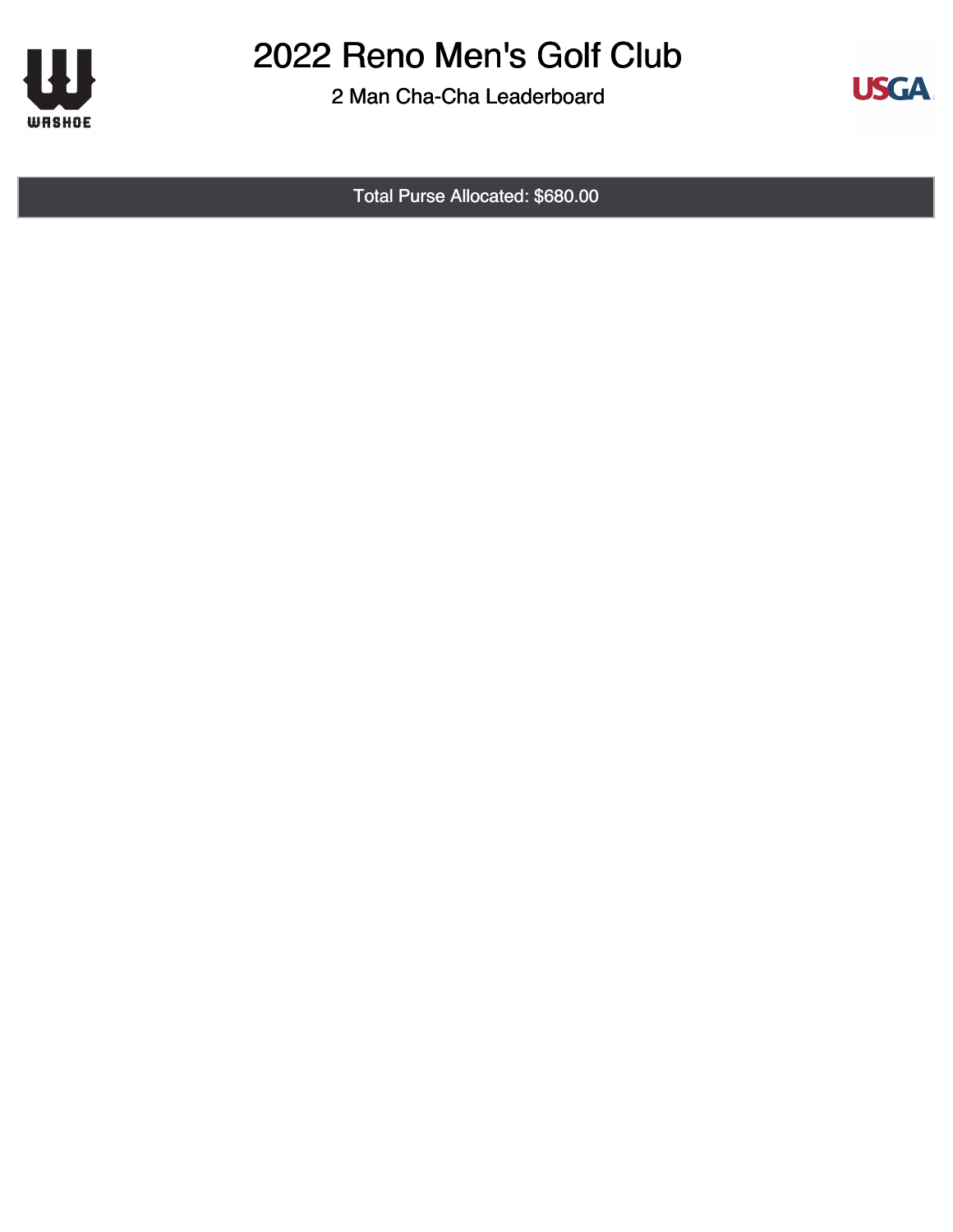

#### 2 Man Cha-Cha Leaderboard



[Gross Senior Cha-Cha Tournament - Regular Division](https://cdn2.golfgenius.com/v2tournaments/8393560026324688053?called_from=&round_index=2)

| Pos.                            | Team                                           | To Par<br><b>Gross</b> | <b>Total</b><br><b>Gross</b> | <b>Purse</b> | <b>Details</b>     |  |
|---------------------------------|------------------------------------------------|------------------------|------------------------------|--------------|--------------------|--|
| 1                               | Andy Vesco + Bruce Jackson                     | $+17$                  | 126                          | \$150.00     | <b>Team Payout</b> |  |
| 2                               | Ed Maher + Gari Willmer                        | $+18$                  | 127                          | \$120.00     | <b>Team Payout</b> |  |
| $- -$                           | Carl Shogren + Mueen Ghani                     | $+20$                  | 129                          |              |                    |  |
| T <sub>3</sub>                  | Bill MacLyman + John Parsons                   | $+26$                  | 135                          |              |                    |  |
| T <sub>3</sub>                  | Carl Shogren + Dan Mihichuk                    | $+26$                  | 135                          |              |                    |  |
| T <sub>3</sub>                  | John Flinchum + Senen Gabaldon                 | $+26$                  | 135                          |              |                    |  |
| T <sub>3</sub>                  | Patrick McKenzie + Sean Patterson<br>Washoe GC | $+26$                  | 135                          |              |                    |  |
| $- -$                           | Robert Haenel + Scott Wilson                   | $+30$                  | 139                          |              |                    |  |
| $\overline{\phantom{a}}$        | Gary Lyngar + Van Whitfield                    | $+33$                  | 142                          |              |                    |  |
| $- -$                           | <b>Chuck McCallion + Ron Haines</b>            | $+35$                  | 144                          |              |                    |  |
| $- -$                           | Etcel Gause + Joe Bickett                      | $+35$                  | 144                          |              |                    |  |
| $\overline{\phantom{a}}$        | John Cormie + John Fullerton                   | $+35$                  | 144                          |              |                    |  |
| $- -$                           | John Reed + Klaus Wohlgemuth                   | $+41$                  | 150                          |              |                    |  |
| Total Purse Allocated: \$270.00 |                                                |                        |                              |              |                    |  |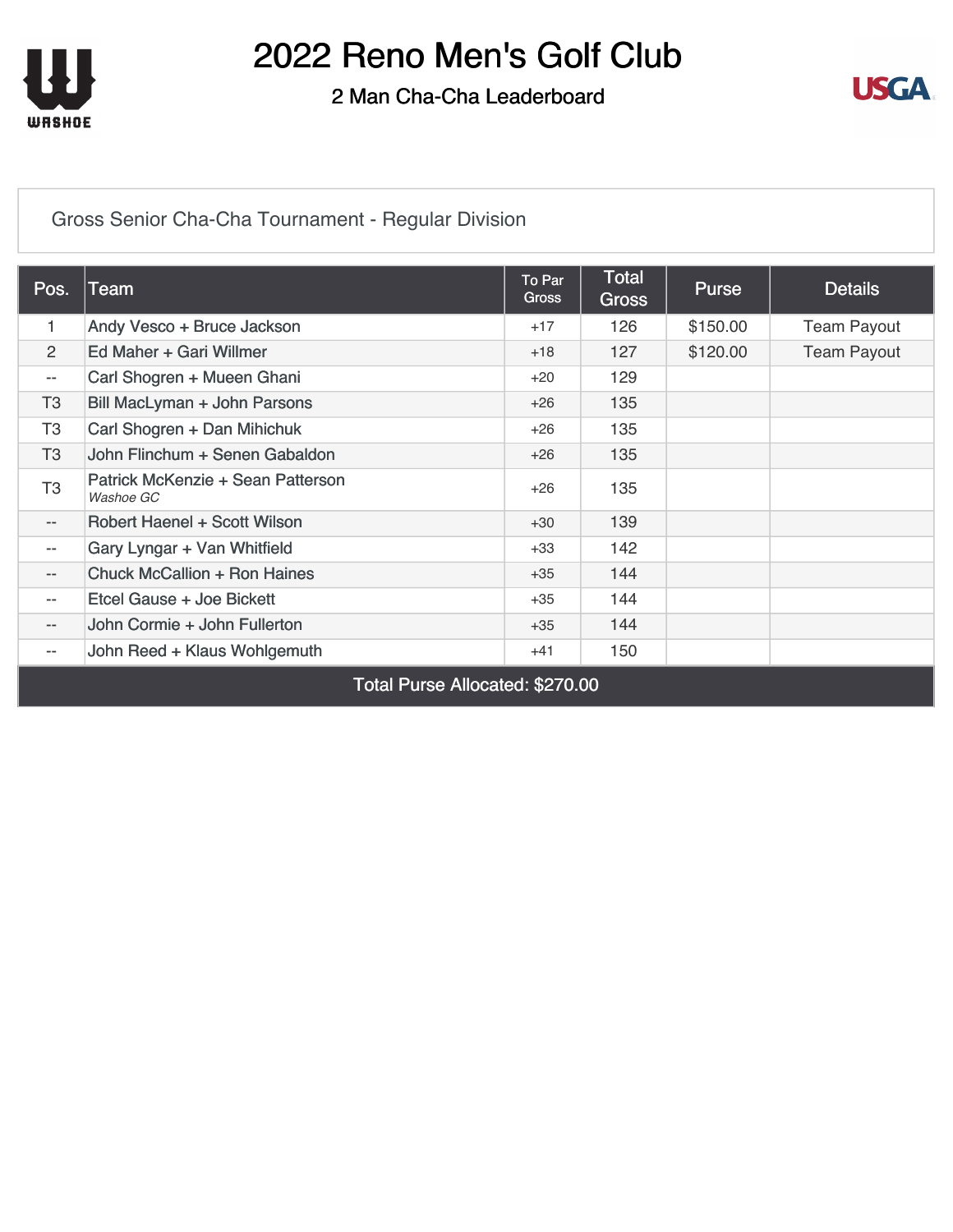

#### 2 Man Cha-Cha Leaderboard



#### [Net Senior Cha-Cha Tournament - Regular Division](https://cdn2.golfgenius.com/v2tournaments/8393560030619655350?called_from=&round_index=2)

| Pos.                            | Team                                           | To Par<br><b>Net</b> | <b>Total</b><br><b>Net</b> | <b>Purse</b> | <b>Details</b>     |  |
|---------------------------------|------------------------------------------------|----------------------|----------------------------|--------------|--------------------|--|
| 1                               | Carl Shogren + Mueen Ghani                     | $-1$                 | 108                        | \$150.00     | <b>Team Payout</b> |  |
| $- -$                           | Andy Vesco + Bruce Jackson                     | Ε                    | 109                        |              |                    |  |
| T <sub>2</sub>                  | <b>Chuck McCallion + Ron Haines</b>            | $+1$                 | 110                        | \$110.00     | <b>Team Payout</b> |  |
| T <sub>2</sub>                  | Gary Lyngar + Van Whitfield                    | $+1$                 | 110                        | \$110.00     | <b>Team Payout</b> |  |
| $\qquad \qquad -$               | Ed Maher + Gari Willmer                        | $+2$                 | 111                        |              |                    |  |
| $-$                             | John Flinchum + Senen Gabaldon                 | $+3$                 | 112                        |              |                    |  |
| $\qquad \qquad -$               | Bill MacLyman + John Parsons                   | $+4$                 | 113                        |              |                    |  |
| $- -$                           | Carl Shogren + Dan Mihichuk                    | $+4$                 | 113                        |              |                    |  |
| $\overline{4}$                  | Robert Haenel + Scott Wilson                   | $+5$                 | 114                        |              |                    |  |
| 5                               | John Cormie + John Fullerton                   | $+6$                 | 115                        |              |                    |  |
| 6                               | John Reed + Klaus Wohlgemuth                   | $+7$                 | 116                        |              |                    |  |
| 7                               | Etcel Gause + Joe Bickett                      | $+13$                | 122                        |              |                    |  |
| $\qquad \qquad -$               | Patrick McKenzie + Sean Patterson<br>Washoe GC | $+13$                | 122                        |              |                    |  |
| Total Purse Allocated: \$370.00 |                                                |                      |                            |              |                    |  |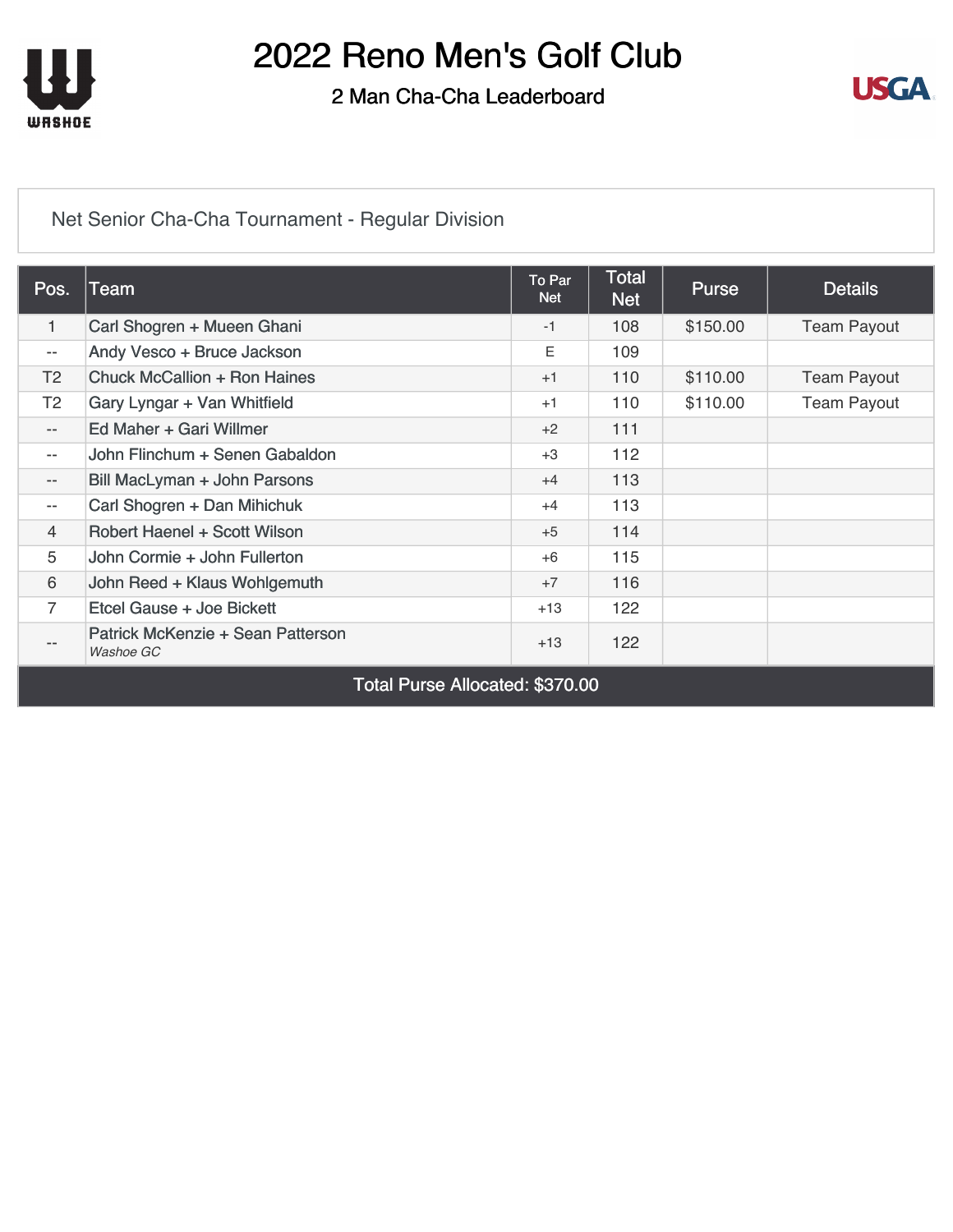

### 2 Man Cha-Cha Leaderboard



#### [Individual Net Skins](https://cdn2.golfgenius.com/v2tournaments/8161025725512572204?called_from=&round_index=2)

| Player                             | <b>Skins</b> | <b>Purse</b> | <b>Details</b>           |  |  |
|------------------------------------|--------------|--------------|--------------------------|--|--|
| Jeff Weber<br>Washoe GC            | 2            | \$70.00      | Eagle on 12, Eagle on 15 |  |  |
| <b>Allen Coldani</b>               |              | \$35.00      | Eagle on 11              |  |  |
| <b>Chuck McCallion</b>             |              | \$35.00      | Eagle on 6               |  |  |
| Jeff Brown<br>Washoe GC            |              | \$35.00      | Eagle on 7               |  |  |
| Ken Vaughn<br>\$35.00<br>Washoe GC |              |              | Eagle on 8               |  |  |
| Total Purse Allocated: \$210.00    |              |              |                          |  |  |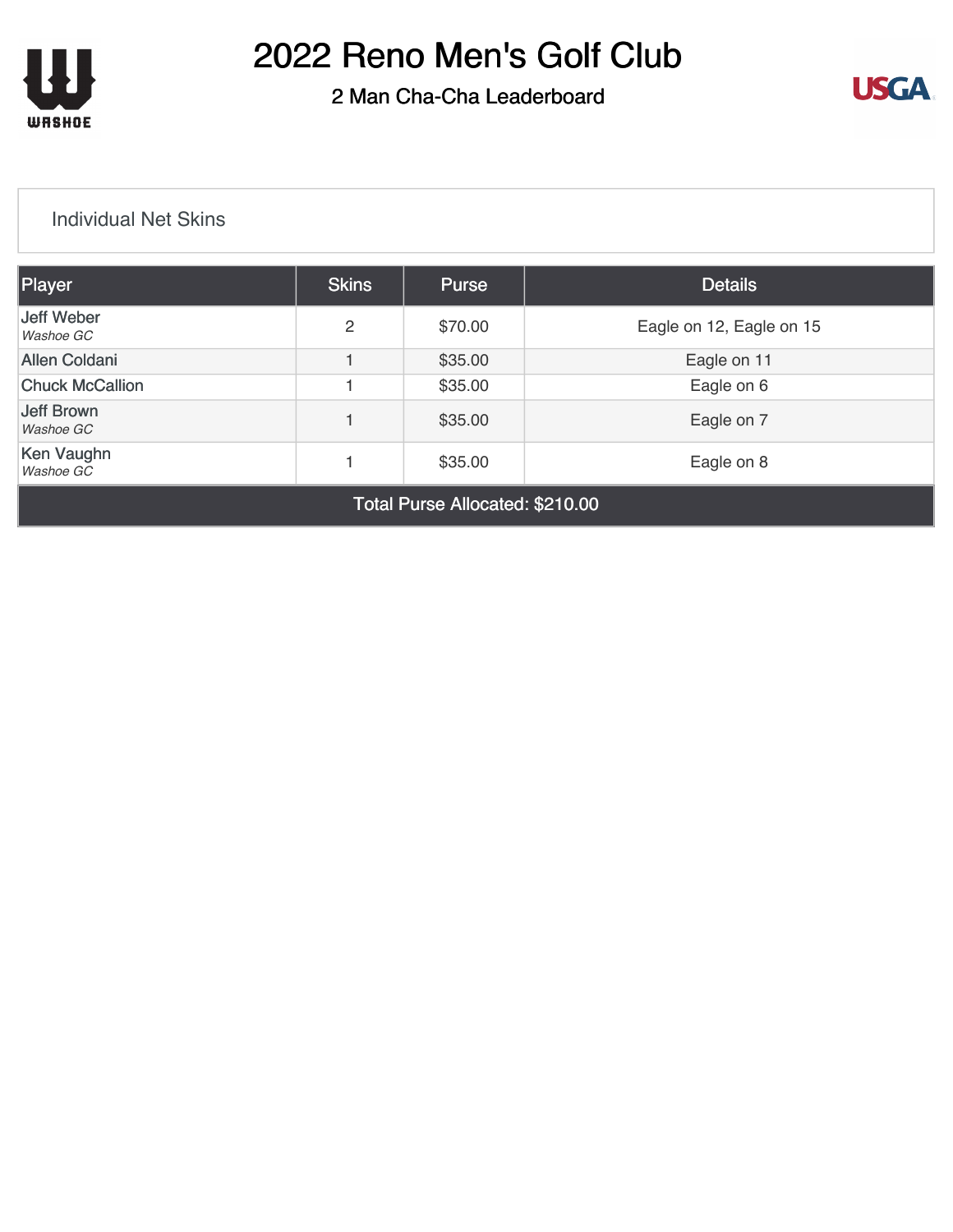

### 2 Man Cha-Cha Leaderboard



#### [Individual Gross Skins](https://cdn2.golfgenius.com/v2tournaments/8161025742960876845?called_from=&round_index=2)

| Player                              | <b>Skins</b> | <b>Purse</b> | <b>Details</b>                           |  |  |
|-------------------------------------|--------------|--------------|------------------------------------------|--|--|
| Jeff Weber<br>Washoe GC             | 3            | \$90.00      | Birdie on 10, Birdie on 12, Birdie on 15 |  |  |
| <b>Brad Filippone</b>               |              | \$30.00      | Birdie on 11                             |  |  |
| <b>Mike McKemy</b><br>Washoe GC Men |              | \$30.00      | Birdie on 16                             |  |  |
| <b>Dick Wenzel</b><br>Washoe GC     |              | \$30.00      | Birdie on 13                             |  |  |
| Ken Vaughn<br>Washoe GC             |              | \$30.00      | Birdie on 8                              |  |  |
| <b>Greg Garman</b><br>Washoe GC Men |              | \$30.00      | Birdie on 9                              |  |  |
| Total Purse Allocated: \$240.00     |              |              |                                          |  |  |